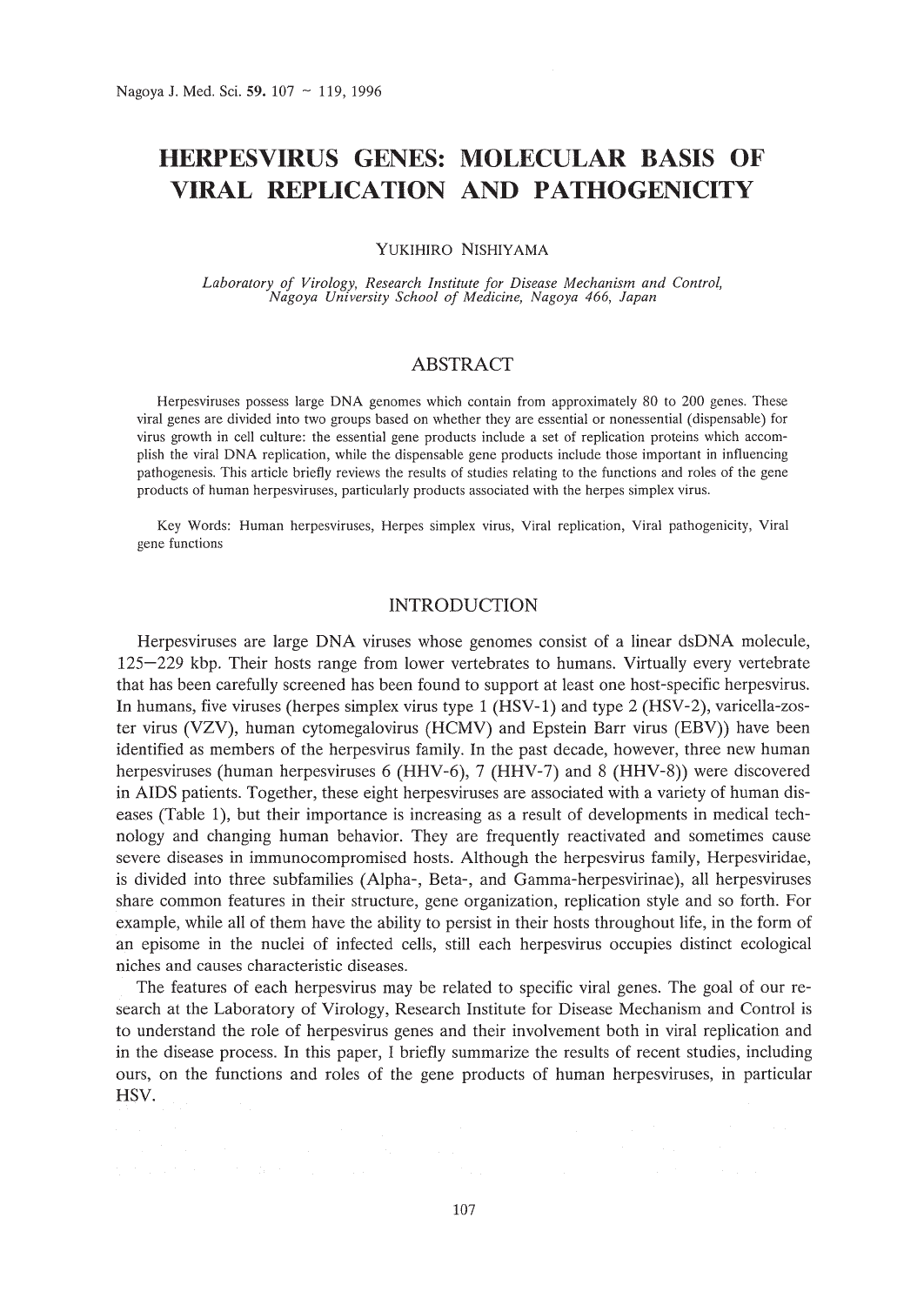| Subfamily          | <b>Virus</b>                     | Genome<br>size (kbp) | Disease                                                                               |
|--------------------|----------------------------------|----------------------|---------------------------------------------------------------------------------------|
| Alphaherpesvirinae | Herpes simplex virus $1$ (HSV-1) | 152                  | Gingivostomatitis, herpes labialis,<br>encephalitis, genital herpes                   |
|                    | Herpes simplex virus 2 (HSV-2)   | 152                  | Genital herpes, neonatal herpes,<br>herpetic paronychia                               |
|                    | Varicella-zoster virus (VZV)     | 125                  | Varicella, herpes zoster                                                              |
| Betaherpesvirinae  | Human cytomegalovirus (HCMV)     | 229                  | Congenital cytomegalic inclusion<br>disease, pneumonitis, retinitis,<br>mononucleosis |
|                    | Human herpesvirus 6 (HHV-6)      | 162                  | Exanthem subitum (roseola)                                                            |
|                    | Human herpesvirus 7 (HHV-7)      | $160 - 170$          | Exanthem subitum?                                                                     |
| Gammaherpesvirinae | Epstein-Barr virus (EBV)         | 186                  | Infectious mononucleosis,<br>Bukitt's lymphoma, nasopharyngioma                       |
|                    | Human herpesvirus 8 (HHV-8)      | ?                    | Kaposi's sarcoma?                                                                     |

Table 1. Human herpesviruses

# OVERVIEW OF HERPES SIMPLEX VIRUS

#### *General features*

Herpes simplex virus types 1 and 2 are prevalent human pathogens which cause a variety of diseases ranging from mild skin disorders to life-threatening encephalitis. HSV-1 typically causes recurent attacks of labial herpes, while HSV-2 is mainly responsible for recurent genital herpes. HSV-1 and HSV-2 share about 50% of base sequence homology and their genetic maps are very similar. They differ in restriction endonuclease cleavage sites, the apparent sizes of the viral proteins, antigenicity and some biological markers including plaque size, thermal stability and sensitivity to antiviral agents. Like other herpesviruses, HSV virions consist of four morphological elements: an inner core, an icosahedral capsid with 162 capsomers, a surrounding amorphous tegument, and an envelope containing a number of glycoproteins. The tegument contains about 20 distinct structural proteins with various functions, including the  $\alpha$ -trans-inducing factor  $(\alpha$ -TIF, UL48 product) and a virion-associated host shut-off protein (UL41 product).

The HSV genome (approximately  $100 \times 10^6$  Da) comprises two regions designated long (L) and short (S). Terminal repeat (TRL and TRS) and internal repeat (IRL and IRS) sequences bracket unique sequences (UL and US) of both Land S (Fig. 1). The complete sequence of the HSV-1 genome has been determined and the genome has been shown to contain at least 76 genes.<sup>1</sup>) About half of the genes are not essential for viral replication in cultured cells (Table 2). However, it is likely that many of these dispensable genes play an important role in virus-host interactions in vivo. 2)

## *Viral Replication*

The HSV virion possesses at least 11 glycoproteins, but only five, gB, gD, gH, gK and gL, are necessary to infect cells in cultures. A nonessential viral glycoprotein, gC, plays a major role in the initial association with a cellular receptor, the heparan sulfate moiety of cellular proteoglycans, while gB, gD and gH are absolutely required for entry into the cytoplasma. Fusion of the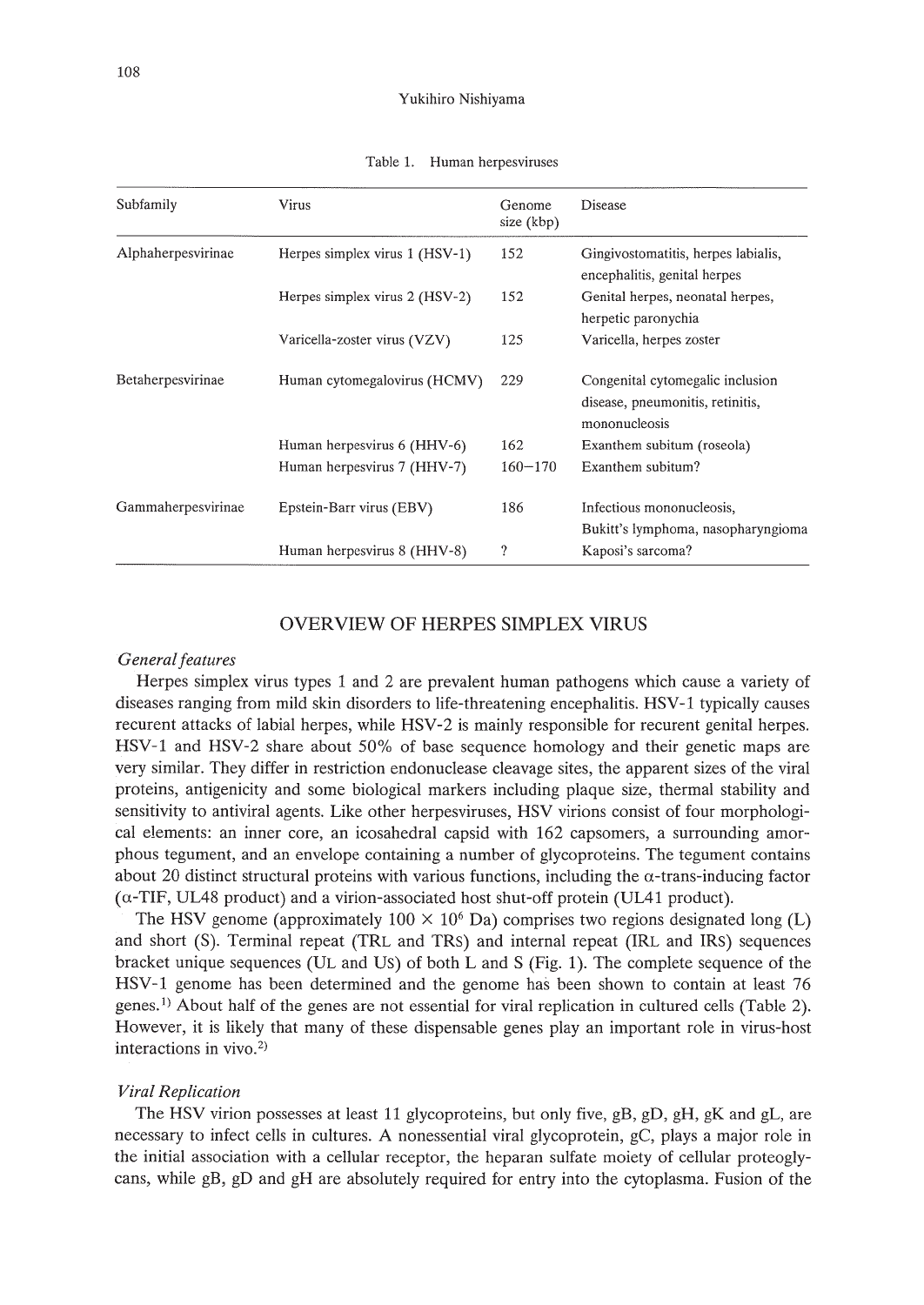# HSV DNA



Fig. 1. Structure of Herpes Simplex Virus DNA

virion envelope with the plasma membrane occurs on the cell surface in a pH-independent manner. Viral capsids with a portion of tegument are transported to a nuclear pore, where viral DNA is released, circularized and transcription is initiated.

HSV gene expression is coordinately regulated and sequentially ordered in a cascade fashion.<sup>2)</sup> Five genes (RL1, UL54, RS1, US1 and US12) are expressed as immediate early (IE or  $\alpha$ ) transcripts, and all except the US12 product (ICP47) have a role in the regulation of gene expression at the level of transcription or posttranscription. The RL1  $(\alpha 0)$  and RS1  $(\alpha 4)$  products are involved in the overall expression of both early (E or  $\beta$ ) and late (L or  $\gamma$ ) genes, and the UL54 product  $(\alpha 27)$  is essential for the expression of some late genes. The transcription of these IE genes is markedly stimulated by the tegument protein VP-16 ( $\alpha$ -TIF).

The E genes comprise a much larger and more heterogeneous group. Many of the E gene products have enzymatic activities<sup>3</sup>) and are involved in the synthesis of viral DNA and of dNTP precursors (Table 3). Seven E gene products are strictly required for HSV DNA replication. These include DNA polymerase (UL30), its accessory protein (UL42), the helicase-primase complex (UL5, 8 and 52), the single-stranded DNA binding protein (UL29) and the replication-origin binding protein (UL9). Type 1 and type 2 topoisomerases may also be required for viral DNA synthesis, but are of cellular origin. 4,5) Host cell DNA polymerases are not involved in the replication of viral DNA but in its repair.  $6,7,8$ ) The viral DNA replicates by a rolling circle mechanism in the presence of these proteins. The unit-length HSV DNA is cleaved from newly synthesized DNA concatemers and is packaged into preformed empty capsids. The nuclear matrix appears to be involved in the capsid formation. 9) Full capsids associate with tegument proteins near the nuclear membrane, and pass through the inner and outer membranes by budding and deenvelopment. Envelope glycoproteins are synthesized in the endoplasmic reticulum and interact with chaperons such as calnexin and Bip to fold properly.<sup>10,55)</sup> Enveloped virions accumulate in the endoplasmic reticulum, and mature in the Golgi apparatus. The mature virions are released into the extracellular medium by exocytosis.

# *Virus-Cell Interaction*

Shortly after infection with HSV, there occurs a marked decrease in host macromolecular synthesis. The early cessation in protein and DNA synthesis is caused by a structural component of HSV, and a more profound cessation of host cell metabolism occurs with the initiation of the expression of E and L genes.<sup>2)</sup> When human embronic fibroblasts are infected with HSV-2, significant repair synthesis of cellular DNA is induced by  $3-5$  h postinfection (p.i.), and at 12 h p.i. more than 95% of cellular DNA synthesis is the repair type; infection of the cells with HSV-2 induces extensive strand breaks of cellular DNA.'l) Semiconservative replication of viral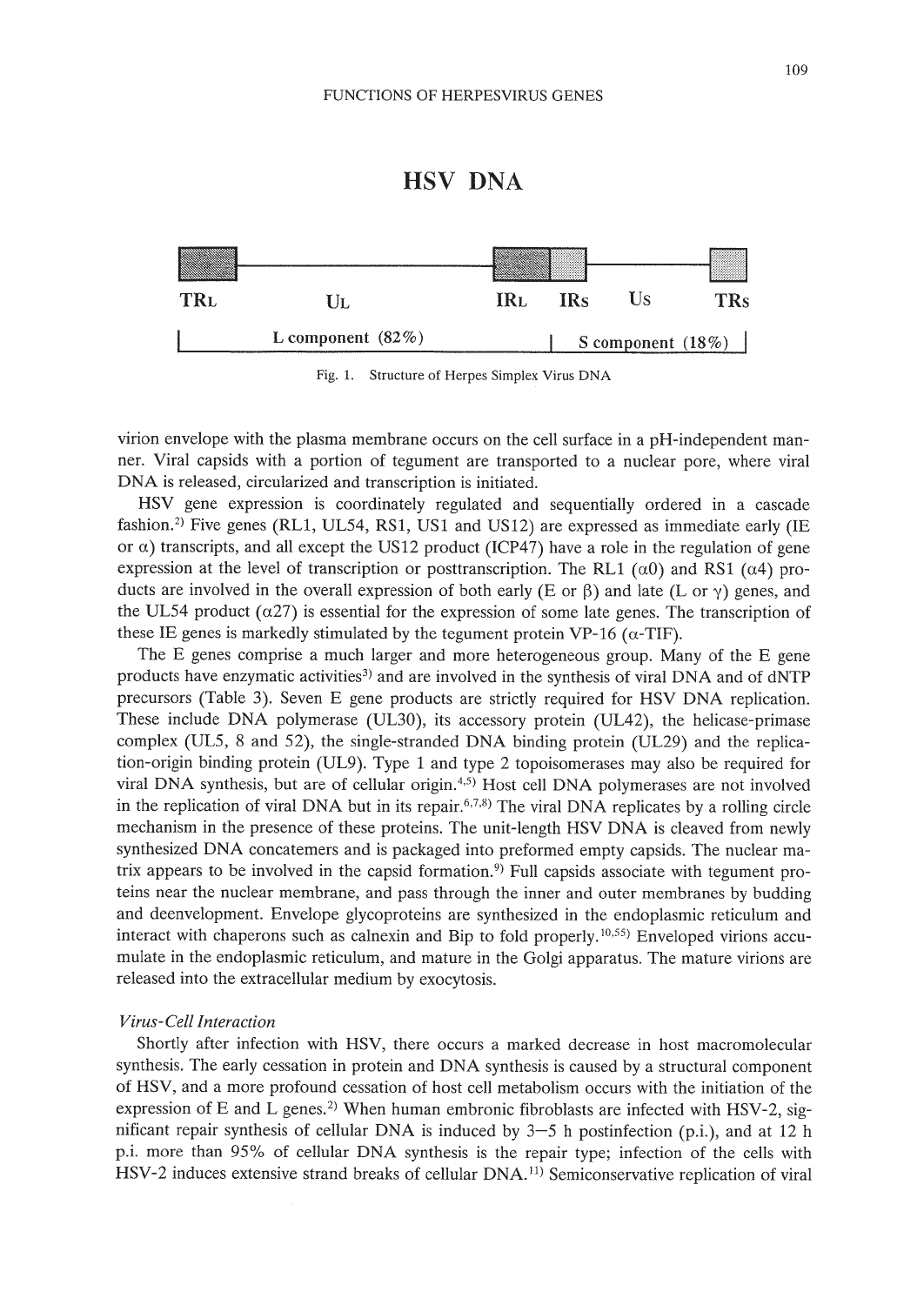| Gene             | Essential $(E)$ or<br>dispensable $(D)$ | Period of<br>expression | MW   | Function                                              |
|------------------|-----------------------------------------|-------------------------|------|-------------------------------------------------------|
| RL1              | D                                       | IE                      | 78K  | Transcriptional regulator, IE110, ICP0, $\alpha$ 0    |
| RL2              | D                                       | L                       |      | ICP34.5, neurovirulence                               |
| RL3              | D                                       |                         |      | LAT transcription unit                                |
| UL1              | Е                                       | L                       | 25K  | Glycoprotein L, fusion                                |
| UL2              | D                                       | Е                       | 36K  | Uracil DNA glycosylase                                |
| UL3              | D                                       |                         | 26K  | ? Nuclear phosphoprotein                              |
| UL4              | D                                       | L                       | 22K  | ? Virion protein                                      |
| UL5              | Е                                       | Ε                       | 99K  | Helicase/primase complex, DNA-dependent ATPase        |
| UL6              | E                                       |                         | 74K  | Capsid protein, VP11, DNA cleavage-packaging          |
| UL7              | D                                       |                         | 33K  | ?                                                     |
| UL8              | Е                                       | Е                       | 80K  | Helicase/primase complex,                             |
| UL9              | Е                                       | E                       | 94K  | Replication origin-binding protein                    |
| <b>UL10</b>      | D                                       | L                       | 51K  | Glycoprotein M                                        |
| UL11             | D                                       | L                       | 10K  | Myristylated virion protein, nucleocapsid envelopment |
| UL12             | D                                       | E                       | 67K  | Alkaline exonuclease                                  |
| <b>UL13</b>      | D                                       | L                       | 57K  | Protein kinase, virion protein                        |
| UL <sub>14</sub> | Ε                                       |                         | 23K  | $\overline{\mathcal{L}}$                              |
| <b>UL15</b>      | Ε                                       | L                       | 81K  | Capsid formation, DNA packaging                       |
| <b>UL16</b>      | D                                       |                         | 40K  | ?                                                     |
| <b>UL17</b>      | E                                       | L                       | 75K  | 9                                                     |
| UL18             | Ε                                       | L                       | 34K  | Capsid protein, VP23, Capsid formation                |
| <b>UL19</b>      | Ε                                       | L                       | 150K | Major capsid protein, VP5                             |
| <b>UL20</b>      | D                                       | L                       | 24K  | Virion transport, Intrinsic membrane protein          |
| <b>UL21</b>      | D                                       |                         | 58K  | ? Nucleotidylylated phosphoprotein                    |
| <b>UL22</b>      | Ε                                       | L                       | 90K  | Glycoprotein H                                        |
| <b>UL23</b>      | D                                       | E                       | 41K  | Thymidine kinase                                      |
| <b>UL24</b>      | D                                       | L                       | 30K  | Membrane protein                                      |
| <b>UL25</b>      | Е                                       | L                       | 63K  | Capsid formation, DNA cleavage-packaging              |
| UL26             | Ε                                       | L                       | 62K  | Proteinase                                            |
| UL26.5           | Е                                       | L                       |      | Substrate of UL26 protease, DNA packaging             |
| <b>UL27</b>      | Е                                       | L                       | 100K | Glycoprotein B                                        |
| <b>UL28</b>      | E                                       | L                       | 86K  | Capsid formation, DNA cleavage-packaging              |
| UL29             | Ε                                       | Е                       | 128K | Major DNA-binding protein                             |
| <b>UL30</b>      | $\mathbf E$                             | Е                       | 136K | DNA polymerase                                        |
| UL31             | Ε                                       | L                       | 34K  | ? Nucleotidylylated phosphoprotein, Nuclear matrix    |
| <b>UL32</b>      | $\mathop{\hbox{\bf E}}$                 | L                       | 64K  | Capsid formation, DNA packaging                       |
| UL33             | E                                       | L                       | 14K  | Capsid formation, DNA packaging                       |
| <b>UL34</b>      | Ε                                       | L                       | 30K  | Nonglycosylated, membrane-associated protein          |
| <b>UL35</b>      | E                                       | L                       | 12K  | Capsid protein                                        |
| <b>UL36</b>      | Е                                       | L                       | 336K | Tegument protein, DNA release?                        |
| UL37             | $\mathbf E$                             | L                       | 121K | ? Cytoplasmic phosphoprotein                          |
| <b>UL38</b>      | Ε                                       | L                       | 50K  | DNA-binding protein, Anchoring DNA in the capsid      |
| UL39             | D                                       | E                       | 124K | Ribonucleotide reductase (large subunit)              |
| UL40             | D                                       | $\mathbf E$             | 38K  | Ribonucleotide reductase (small subunit)              |
| <b>UL41</b>      | D                                       | L                       | 55K  | Host shut-off protein, virion protein                 |
| UL42             | E                                       | E                       | 51K  | DNA polymerase accessory protein                      |
| UL43             | D                                       | L                       | 45K  | ? Membrane protein                                    |
| <b>UL44</b>      | D                                       | L                       | 55K  | Glycoprotein C, C3b-binding activity                  |
| UL45             | D                                       | L                       | 18K  | ? Membrane protein                                    |
| <b>UL46</b>      | D                                       | L                       | 78K  | Tegument protein, $\alpha$ -TIF modifier              |
|                  |                                         |                         |      |                                                       |
| <b>UL47</b>      | D                                       | L                       | 74K  | Tegument protein, $\alpha$ -TIF modifier              |

Table 2. HSV genes and their functions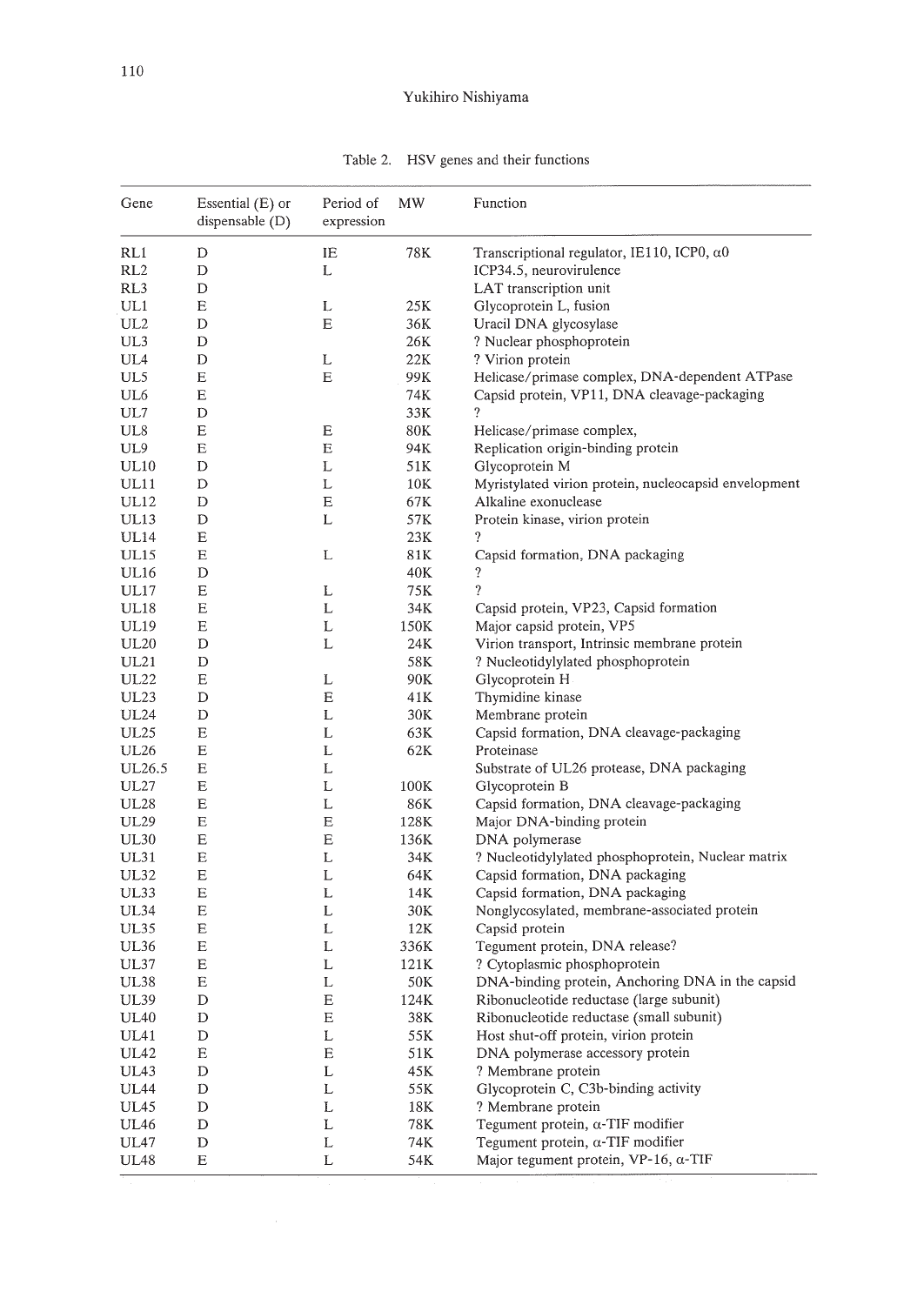| Gene            | Essential $(E)$ or<br>dispensable (D) | Period of<br>expression | <b>MW</b> | Function                                                     |
|-----------------|---------------------------------------|-------------------------|-----------|--------------------------------------------------------------|
| <b>UL49</b>     | E                                     | L                       | 32K       | Nucleotidylylated tegument protein                           |
| UL49.5          | E                                     | L                       |           | ? Membrane protein                                           |
| <b>UL50</b>     | D                                     | Ε                       | 39K       | Deoxyuridine triphosphatase                                  |
| <b>UL51</b>     | D                                     | L                       | 25K       | ?                                                            |
| <b>UL52</b>     | Ε                                     | E                       | 114K      | Helicase/primase complex                                     |
| UL53            | Ε                                     | L                       | 38K       | Glycoprotein K, Fusion, Viral exocytosis                     |
| <b>UL54</b>     | Ε                                     | IE                      | 55K       | Posttranscriptional gene regulator, IE63, ICP27, $\alpha$ 27 |
| <b>UL55</b>     | D                                     |                         | 20K       | ?                                                            |
| <b>UL56</b>     | D                                     |                         | 21K       | ? Virion-associated protein                                  |
| RS <sub>1</sub> | Ε                                     | IE                      | 133K      | Major transcriptional regulator, IE175, ICP4, a4             |
| US <sub>1</sub> | D                                     | IE                      | 46K       | Regulatory protein, IE68, ICP22, $\alpha$ 22                 |
| US <sub>2</sub> | D                                     |                         | 32K       | 9                                                            |
| US3             | D                                     | E                       | 53K       | Protein kinase                                               |
| US <sub>4</sub> | D                                     | L                       | 25K       | Glycoprotein G                                               |
| US5             | D                                     |                         | 10K       | Glycoprotein J                                               |
| US <sub>6</sub> | Ε                                     | L                       | 43K       | Glycoprotein D                                               |
| US7             | D                                     | L                       | 41K       | Glycoprotein I                                               |
| US8             | D                                     | L                       | 59K       | Glycoprotein E, Fc-binding activity                          |
| US9             | D                                     | L                       | 10K       | Tegument phosphoprotein                                      |
| <b>US10</b>     | D                                     |                         | 34K       | Virion protein                                               |
| US11            | D                                     | L                       | 18K       | RNA-binding protein, Tegument protein                        |
| US12            | D                                     | IE                      | 10K       | Down-regulation of MHC class I, ICP47                        |

1. The genes are divided into two groups based on whether they are essential (E) or dispensable (D) to virus replication in cell cultures.

2. The genes are expressed at the immediate early (IE), early (E) and late (L) phases of infection.

3. ICP = Infected cell-specific polypeptides

4. MW = Predicted molecular weight

|  | Table 3. Herpesvirus-encoded enzymes |
|--|--------------------------------------|
|  |                                      |

|                             |                             | HSV homologs      |            |              |                   |
|-----------------------------|-----------------------------|-------------------|------------|--------------|-------------------|
|                             | Enzymes                     | <b>HSV</b>        | <b>VZV</b> | <b>HCMV</b>  | EBV               |
| Viral DNA replication       | DNA polymerase              | UL30              | 28         | <b>UL54</b>  | BALF5             |
|                             | DNA helicase                | UL5               | 55         | <b>UL105</b> | BBLF4             |
|                             | DNA primase                 | <b>UL52</b>       | 6          | <b>UL70</b>  | <b>BSLF1</b>      |
| Nucleotide & DNA metabolism | Ribonuceotide reductase     |                   |            |              |                   |
|                             | large subunit               | <b>UL39</b>       | 19         | <b>UL45</b>  | BORF <sub>2</sub> |
|                             | small subunit               | <b>UL40</b>       | 18         |              | BaRF1             |
|                             | Deoxyuridine triphosphatase | <b>UL50</b>       | 8          | UL72         | BLLF2             |
|                             | Thymidine kinase            | <b>UL23</b>       | 36         | --           | BXLF1             |
|                             | Thymidylate synthetase      |                   | 13         | -            | -                 |
|                             | Alkaline nuclease           | <b>UL12</b>       | 48         | <b>UL98</b>  | BGLF5             |
|                             | Uracil DNA glycosylase      | UL2               | 59         | <b>UL114</b> | BKRF3             |
| Protein modification        | Protein kinase              | UL13              | 47         | <b>UL97</b>  | BGLF4             |
|                             |                             | US <sub>3</sub>   | 66         |              |                   |
|                             |                             | UL39 <sup>1</sup> |            |              |                   |
|                             | Protease                    | UL26              | 33         | <b>UL80</b>  |                   |

1. The N-terminal portion of the large subunit of HSV ribonucleotide reductase has a protein kinase activity.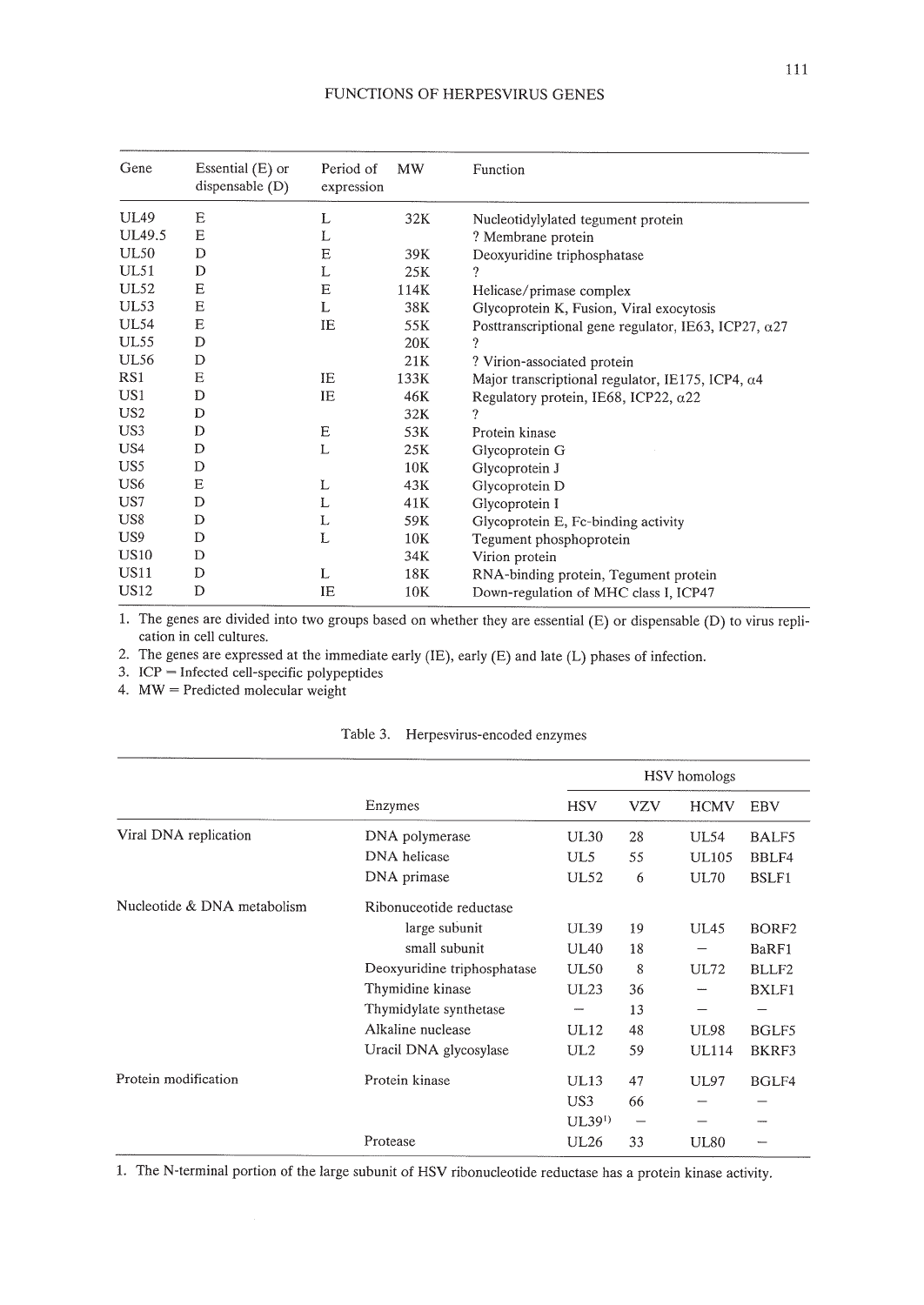DNA predominates between 3 and 8 h p.i., but at 12 h p.i. about 50% of viral DNA synthesis is also the repair type. Although the induction mechanism of repair DNA synthesis remains unclear, the process of apoptosis, also called "programmed cell death", may be involved in this phenomenon. HCMV, unlike HSV, does not induce repair synthesis of cellular DNA even at late stages of infection.<sup>12,13)</sup> Recent studies have shown that IE proteins 1 and 2 of HCMV can inhibit the induction of apoptosis. 14)

HSV is thus highly cytocidal and its productive infection results in rapid cell death. However, the virus can latently infect neurons in the sensory ganglia of humans and experimental animals. In the latent stage of infection, only one single transcription unit, the latency-associated transcription unit (LAT), is expressed, but there is no detectable synthesis of virus-encoded proteins in latently infected neurons. LAT appears to be involved in reactivation. The molecular mechanisms involved in latency have remained unclear partly because of a lack of appropriate in vitro latency models, although considerable efforts have been devoted to establishing such in vitro models. 15,16,17)

### *Virus pathogenicity*

The outcome of a virus infection is greatly influenced by both the host and the virus strain. Various animals, especially mice, have been used to study the mechanism by which HSV causes diseases. Studies using inbred strains of mice have shown that mouse strains vary in their resistance to HSV following intraperitoneal infection, and have later pointed to natural defence mechanisms as being responsible for this genetically determined difference in resistance. 18) There is good evidence to suggest that the macrophage restriction of virus replication, natural killer cell activity and early production of interferon  $\alpha/\beta$  participate in determining the outcome of HSV infection, although their relative roles remain indeterminate. It is also known that various HSV strains and mutants demonstrate great differences in virulence after infection of an individual mouse strain. Table 4 shows the neurovirulence phenotype of the viruses tested in our laboratory.<sup>19-23)</sup> Some strains can cause fatal encephalitis at low doses of infection (less than  $10^2$  PFU)

| Virus             | Characteristics                       | Neurovirulence phenotype |  |  |
|-------------------|---------------------------------------|--------------------------|--|--|
| <b>HSV-1 KOS</b>  | Laboratory strain, wild-type          | class I                  |  |  |
| KOS/hrR3          | RR (UL39)-deficient mutant            | class III                |  |  |
| $KOS/TK^-$        | TK (UL23)-deficient mutant            | class III                |  |  |
| <b>HSV-1 SP23</b> | Laboratory strain, wild-type          | class I                  |  |  |
| SP23/N38          | US9.10.11.12-deletion variant         | class I                  |  |  |
| HSV-1 HF          | 4kb-deletion in the Bam HI B fragment | class II                 |  |  |
| HSV-1 SKa         | Laboratory strain, small plaque       | class III                |  |  |
| $HSV-1$ TN-1      | gC-negative isolate                   | class I                  |  |  |
| $RTN-1$           | gC-rescued virus                      | class I                  |  |  |
| HSV-2 186         | Laboratory strain, wild-type          | class I                  |  |  |
| 186/L1BR1         | US3 PK-deficient mutant               | class II                 |  |  |
| 186/L1B-11        | US3 PK-rescued virus                  | class I                  |  |  |
| HSV-2 YN          | fresh isolate                         | class I                  |  |  |

Table 4. Neurovirulence of herpes simplex virus in mice

Class I strains induce lethal encephalitis both by the intracerebral and the peripheral routes of infection. Class II strains are highly virulent only by the intracerebral route. Class III strains are highly attenuated by both routes of infection.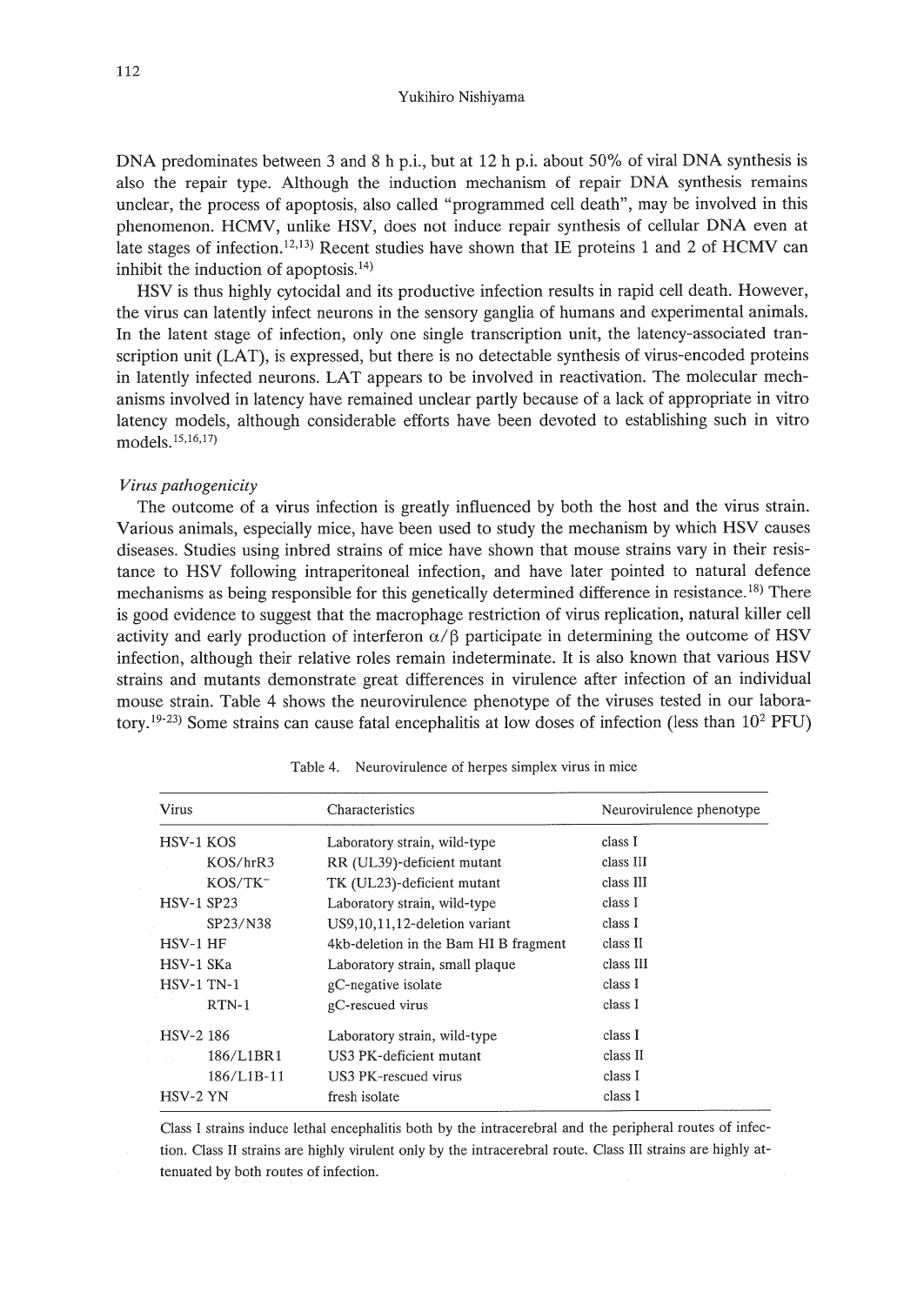#### FUNCTIONS OF HERPESVIRUS GENES

following intraperitoneal and footpad inoculation of mice, while other strains cannot induce any detectable sign of neurological disease after infection with as much as 108 PFU even if the growth rates of these viruses in most cell types are not significantly different from those of the virulent strains. The investigation of the mechanisms by which individual HSV strains show different pathogenicity is of fundamental importance since it facilitates our understanding of the pathogenesis of HSV infections.

To understand how specific HSV genes are involved in the development of diseases, various approaches have been employed. One useful approach is to make genetically engineered mutants which fail to express a specific gene and then to compare their biological properties with those of the parental wild-type virus in cell cultures and in animal models.<sup>20,21)</sup> By application of such an approach, investigators have identified pathogenically relevant genes and their products.

# HERPES SIMPLEX VIRUS GENES AND THEIR FUNCTIONS

## *UL30 DNA polymerase and fidelity*

When cultured host cells are infected with a herpesvirus, a novel DNA polymerase which is immunologically and biologically distinct from host cell DNA polymerases is induced and easily detected in the nuclear extracts of infected cells. Because of their central role in viral DNA replication, herpesvirus polymerases have been purified and extensively characterized with respect to their substrate specificity, reaction optima and kinetic behavior.<sup>24,25)</sup> The purified preparation of HSV DNA polymerase consists of two polypeptides having molecular masses of 140 kDa and 65 kDa. The former polypeptide is the DNA polymerase and the latter is the UL42-encoded DNA binding protein, which has the ability to increase the processivity of the polymerization. The polymerase-UL42 protein interaction is very tight and essential for viral DNA replication.

HSV DNA polymerase, like other herpesvirus polymerases, contains an associated 3'-to-5' exonuclease activity and shows a clear ability to preferentially excise a terminal nucleotide mispair, the classical criterion by which proofreading was demonstrated for procaryotic polymease.<sup>26,27)</sup> On a  $\phi$ X174 natural DNA template, the herpes polymerase is more accurate than purified eucaryotic DNA polymerases  $\alpha$  and  $\beta$ ; the error rate is similar to E. coli polymerase I. However, the high accuracy is maintained under conditions which are used to inhibit proofreading in procaryotic DNA polymerases, suggesting that the HSV DNA polymerase may be relatively accurate even in the absence of proofreading.

The herpes DNA polymerases are very susceptible to genetic analysis, because they are the targets for various inhibitors including aphidicolin (Aph), phosphonoacetic acid (PAA) and antiviral nucleoside analogs. We have isolated HSV mutants resistant to Aph and PAA, and have analyzed these mutants, which carry drug-resistant polymerases.<sup>6,27,28)</sup> The mutants can replicate in cultured cells as efficiently as the wild-type virus, but have different rates of spontaneous mutation; Aph' isolates have mutator phenotypes, while PAA' isolates have antimutator phenotypes. Investigation of the mutant polymerases showed that these DNA polymerases have similar exonuclease/polymerase ratios, suggesting that altered basepairing selectivity of the mutant enzymes is involved in the different mutation frequencies. We have also determined the nucleotide sequence of the DNA polymerase gene of HSV type  $2,^{29,30}$  and have identified the mutation site responsible for the Aph-resistance phenotype. The Aph' mutant polymerase has an aminoacid substitution from a tyrosine to a histidine in the well-conserved region of the DNA polymerase. <sup>31</sup> ) Our results indicate that the single amino acid change can confer resistance to Aph, hypersensitivity to PAA, an increased affinity to dCTP and dTIP, and is also responsible for the mutator phenotype.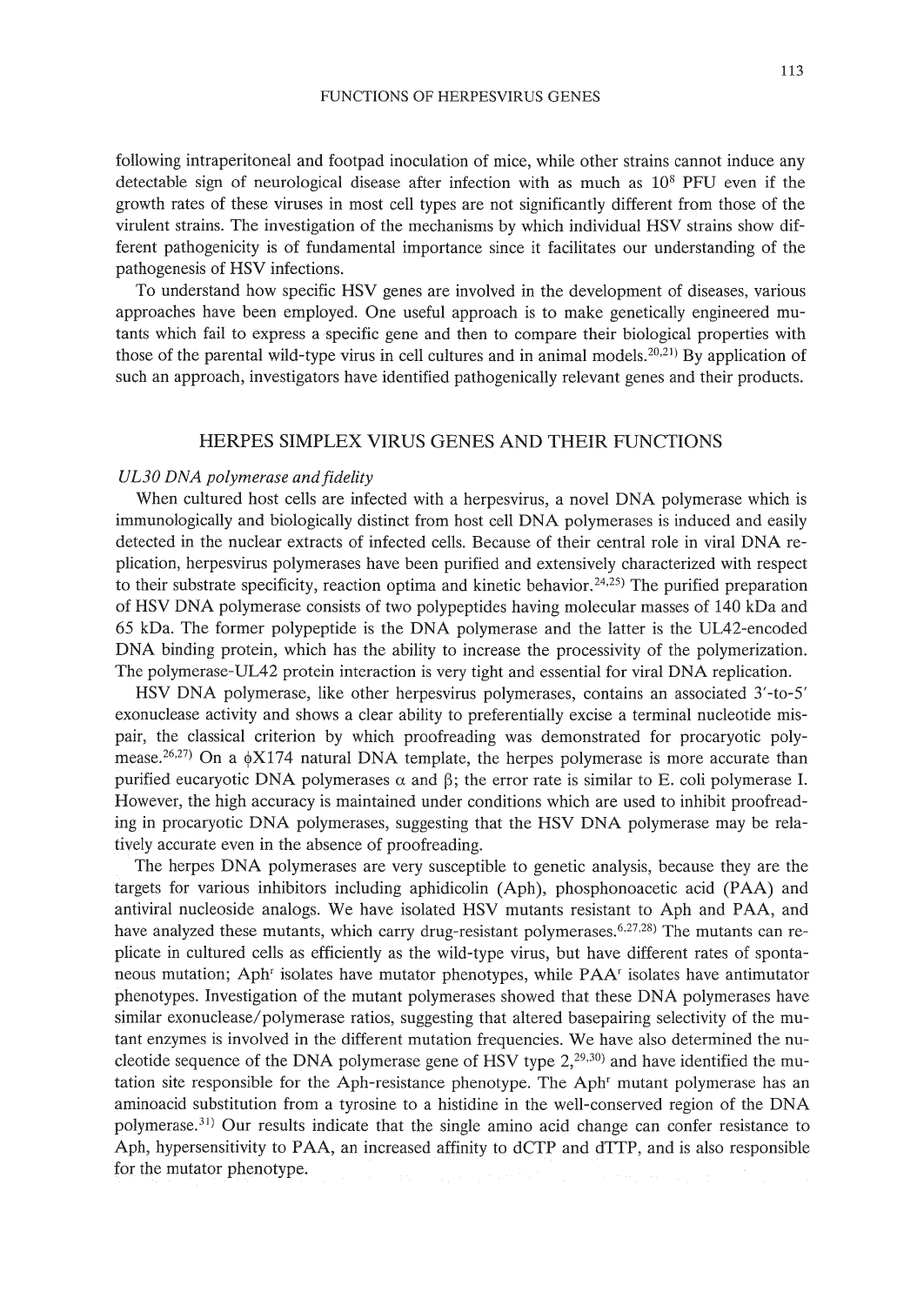Recent application of the baculovirus-expression system greatly facilitated the identification of the functional roles of individual proteins, herpesvirus DNA polymerase catalytic subunits and their accessory proteins. $32,33$ ) We have overexpessed and purified the individual components of EBV DNA polymerase by using a baculovirus expression system.<sup>34)</sup> The accessory subunit exhibits a greater binding affinity for double-stranded DNA but has neither polymerase activity nor exonuclease activity. The accessory protein stimulates the polymerizing activity more than lO-fold compared with that of the catalytic subunit alone. Moreover, we found that although the processivity of the catalytic subunit is low on singly primed M13 single-stranded DNA circles, the addition of the accessory subunit results in completely processive replication and the generation of full-length products. $35,36$ ) A similar interaction is observed with other herpesvirus DNA polymerases.

## *UL23 thymidine kinase, UL39 ribonucleotide reductase and neurovirulence*

Herpesvirus thymidine kinase (TK) was first reported in 1963, and has been one of the most discussed viral proteins in recent years because the TK gene has proven to be a useful vehicle to introduce viral nucleic acid in studies of molecular and cellular biology<sup>37,38</sup>) and also because the antiviral nucleoside analogs such as acyclovir and BVdU have been shown to be selectively phosphorylated by the enzyme.39) HSV TK is composed of two identical subunits each containing 376 amino acids, and the native protein has binding sites for both the natural nucleoside substrates thymidine and deoxycytidine, and also for the phosphate donor ATP. The enzyme, unlike cellular TK, also possesses thymidylate kinase activity. Although TK is not essential for viral replication in cell cultures, it is important for viral pathogenesis in animal models and in humans. TK-negative mutants exhibit restricted replication in neural tissues, and fail to reactivate from latent infections of mouse sensory ganglia.40)

Ribonucleotide reductase (RR) is a key enzyme in the de novo synthesis of DNA precursors, catalyzing the reduction of all four ribonucleoside diphosphates to the corresponding 2'-deoxyribonucleoside diphosphates. HSV encodes its own RR which is distinct from cellular RRs; HSV RR consists of two nonidentical subunits, termed RR1 (140 kDa) and RR2 (38 kDa).<sup>41)</sup> The large subunit is encoded by the UL39 gene, and the small subunit is encoded by the UL40 gene. The eukaryotic RRs are highly regulated by triphosphate nucleosides and have an absolute requirement for ATP and  $Mg^{2+}$ , while HSV RR is free of allosteric control by dATP and dTTP and is fully active in the absence of ATP and  $Mg^{2+}$ . These properties of the viral enzyme are responsible for the buildup of large deoxyribonucleoside triphosphate pools for viral DNA synthesis. For example, infection of Vero cells with HSV causes a marked increase (approximately 10-fold) in the dTTP pool size of infected cells; this increase is not dependent on the induction of viral TK, but that of viral RR, indicating that HSV RR is of primary importance even in the increase of dTTP pool size.42)

To determine how HSV RR is involved in the pathogenicity of HSV, the replication of RRdeficient mutants were investigated after intracerebral and corneal inoculation in newborn and adult mice.<sup>20)</sup> The mutants failed to replicate in the brains of mice  $> 8$  days old but exhibited significant virulence in newborn mice as a result of viral replication in the brains. Our studies indicate that the induction of viral RR is essential for growth in the central nervous system in adult mice but is not essential for the establishment and maintenance of latency in vivo.

## *US3 protein kinase and intraperitoneal pathogenicity*

HSV also encodes enzymes catalyzing protein modification, such as protein kinase and protease (Table 3). At present, three open reading frames, US3, UL13 and UL 39 are identified as protein kinase-related genes. The US3 gene was originally found to be homologous to the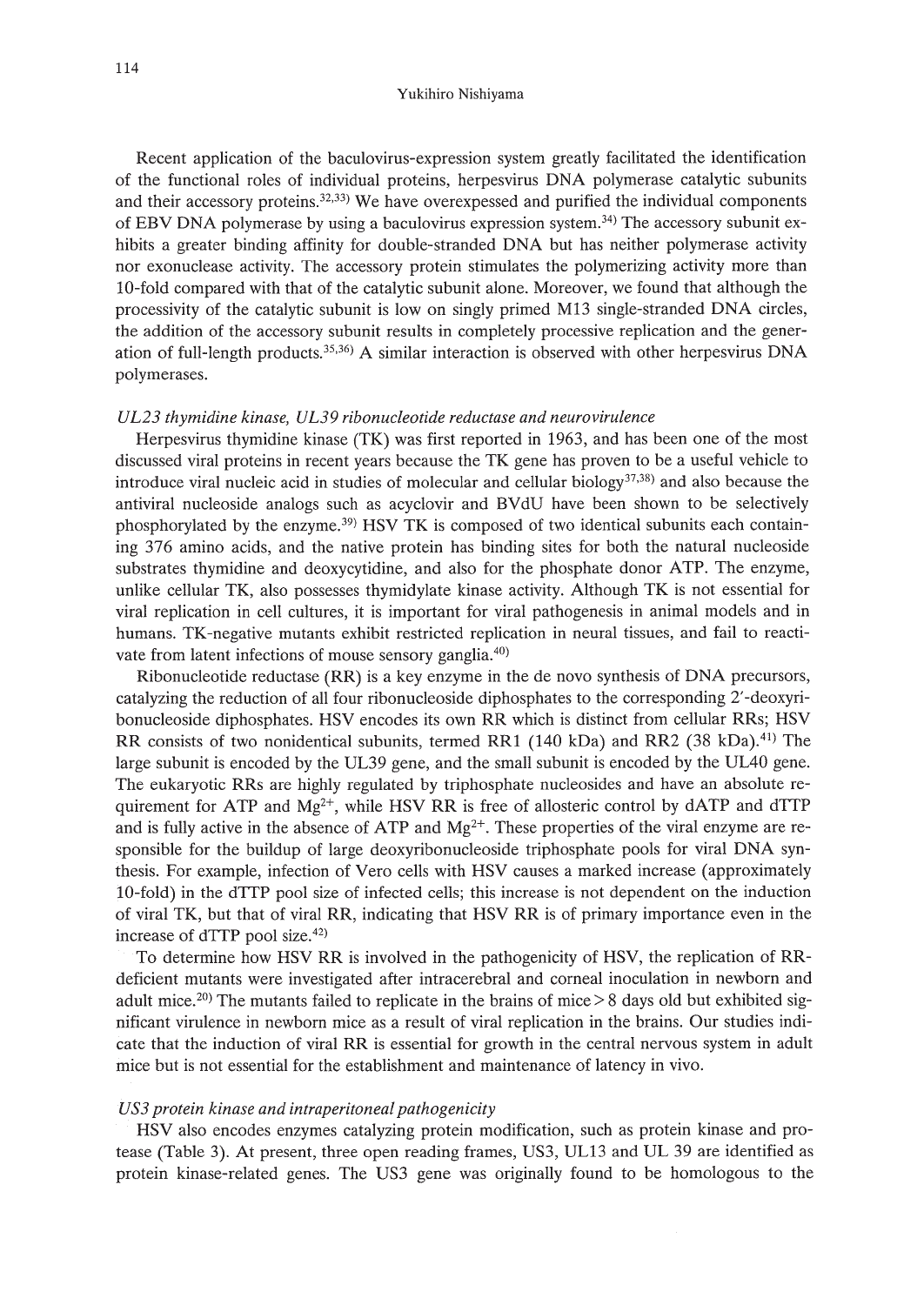protein kinase gene family of eukaryotes and retroviruses by DNA sequencing analysis. We have purified the US3-encoded protein kinase from post-ribosomal cytoplasmic fractions of Vero cells infected with HSV-2.<sup>43)</sup> The enzyme has a molecular mass of 66 kDa and is relatively resistant to high concentrations of salts. When the substrate specificity was investigated using synthetic oligopeptides, the peptides containing arginyl residues on the amino-terminal side of the target seryl residue were found to be the best substrates for the US3 protein kinase.

To study the roles of the enzyme in replication and pathogenicity, we have constructed a US3 lacZ insertion mutant of HSV-2 which cannot induce the US3 protein kinase activity, and have characterized it in vitro and in vivo.<sup>21,44</sup> Although the US3-deficient mutant replicates in Vero cells as efficiently as the parental wild-type HSV-2, the virulence of the mutant for mice is remarkably reduced, depending on the routes of infection; after inoculation by footpad and intraperitoneal routes, the mutant is more than 1O,OOO-fold less virulent than the parental virus, but it exhibits only about a lO-fold decrease in virulence following the ocular and intracerebral infection. In the intraperitoneal inoculation into adult mice, the replication of the mutant in the liver and spleen is severely restricted, but in newborn mice the mutant can grow as well as the parental virus in these organs. The adoptive transfer of peritoneal macrophages from adult mice results in marked inhibition of mutant replication. Moreover, the mutant, unlike the parental virus, cannot replicate in peritoneal macrophages from adult mice. When the transneuronal spread of these viruses was immunohistochemically studied in immunocompetent and immunosuppressed mice, it was found that the mutant principally retains the capacity to spread in the central nervous system.45) These results suggest that the US3 protein kinase-deficient mutant loses the ability to overcome the mononuclear-phagocytic defense system and thereby loses its pathogenicity by intraperitoneal and footpad routes.

To learn more about the biological role of the US3 protein kinase, we sought to identify the target proteins of the enzyme. Studies of in vitro phosphorylation with extracts of infected cells suggest that the protein kinase is involved in phosphorylation of the UL12 alkaline nuclease and the tegument protein encoded by  $US9,46,47$ ) The deletion of the US9 gene does not much affect the virulence of HSV in mice,<sup>22)</sup> but the deficiency of the alkaline nuclease strongly inhibits the replication of HSV even in cultured cells. It thus seems that the phosphorylation of the alkaline nuclease by the US3 protein kinase has critical importance for the HSV replication in macrophages. However, the precise mechanism remains to be elucidated.

# *Viral proteins and immune evasion*

Viruses have evolved a variety of mechanisms by which they circumvent the host's antiviral response. Recent studies have shown that large DNA viruses possess many genes which interfere with specific parts of the host immune system such as interferons, complements, cytokines, neutralizing antibodies and cyotoxic T lymphocyte  $(CTL)$  recognition.<sup>48,49)</sup>

HSV-encoded glycoprotein C  $(gC)$  is one of the major glycoproteins on the virion envelope, and it plays an important role in virus attachment onto cell membrane proteoglycans.49) It contains a heparan sulfate-binding domain, In addition, gC has the ability to bind both a component of complement, C3b, and factor X. Studies with mutant HSVs have demonstrated that gC provides protection against complement-mediated neutralization either in the presence or absence of antibodies. Since the protection afforded by gC against complement is small in the presence of antibody, it appears that gC primarily influences the alternative complement pathways; namely, gC may be most effective in protecting HSV from complement during primary infection, before antibodies are present. These studies suggest important roles for this glycoprotein in vivo, Nevertheless, many investigators have reported that gC-negative mutants produce diseases paralleling those caused by the wild-type in mice. Our recent studies, however, have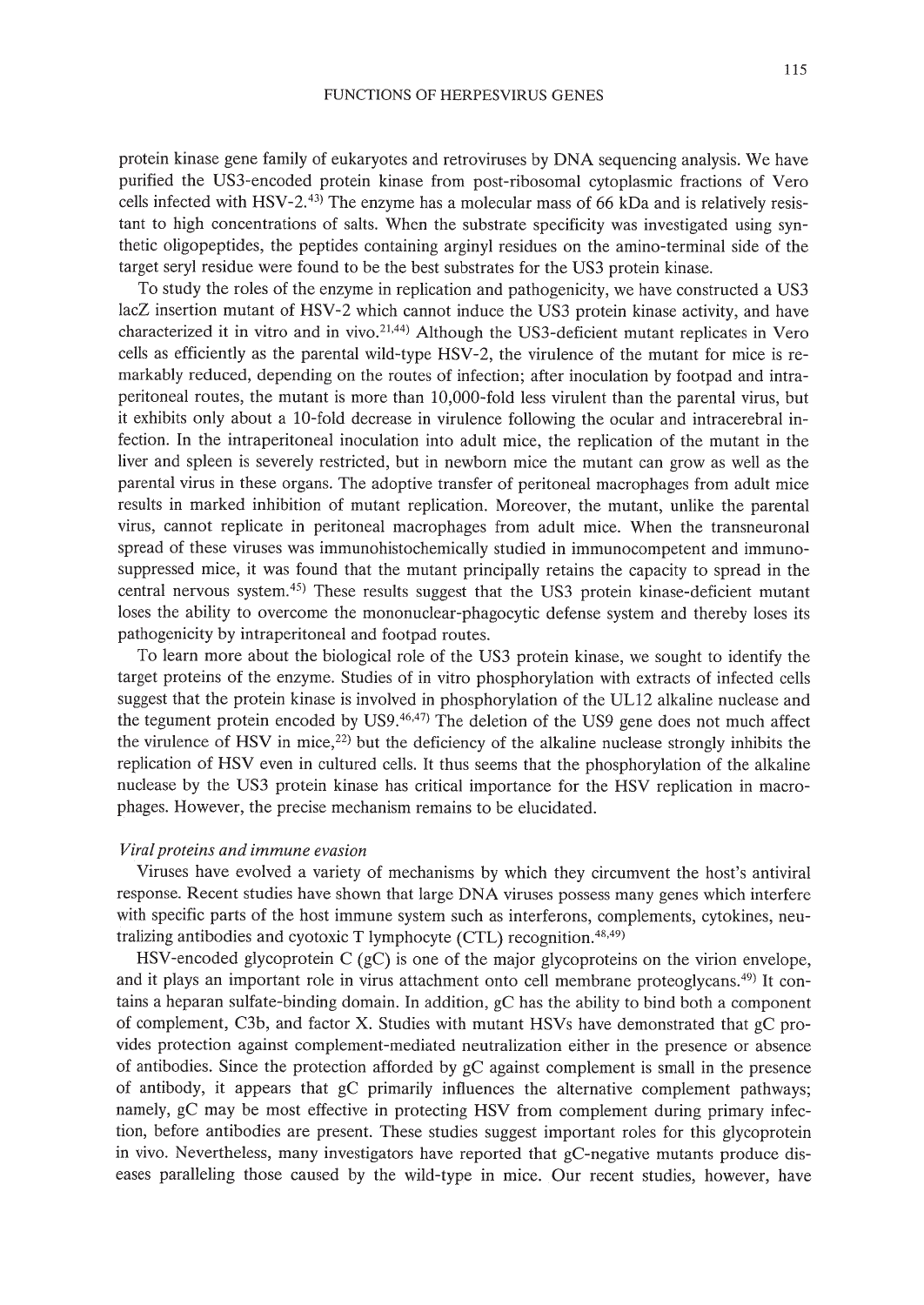| <b>Virus</b> | Viral proteins           | Host response                          |  |  |
|--------------|--------------------------|----------------------------------------|--|--|
| <b>HSV</b>   | $\rm g$ C (UL44)         | Complement (C3b-binding activity)      |  |  |
|              | gE-gI complex (US7, US8) | Antibody (Fc receptor)                 |  |  |
|              | IP47 (US12)              | CTL (MHC class I down-regulation)      |  |  |
| <b>HCMV</b>  | US11 product             | CTL (MHC class I down-regulation)      |  |  |
|              | $US2 - US5$ products?    | CTL (MHC class I down-regulation)      |  |  |
|              | US28 product             | Cytokine (C-C chemokine receptor)      |  |  |
|              | UL18 product             | CTL? (MHC class I heavy chain homolog) |  |  |
| <b>EBV</b>   | BCRF1 product            | Cytokine (IL-10 activity)              |  |  |

Table 5. Herpesvirus proteins that modulate host immune responses

demonstrated that gC is important for the induction of some specific lesions in a murine pneumonia model (unpublished observations).

CD8+ CTLs recognize intracellular viral or other foreign protein antigens only in association with class I major histocompatibility complexes (MHC) on the cell surface. Class I MHC molecules consist of a polymorphic membrane-spanning 45 kDa heavy chain noncovalently associated with a 12 kDa light chain,  $\beta$ 2 microglobulin ( $\beta$ 2m). Peptides generated from degradation of endogeneous proteins within the cytoplasma associate with the heavy chain and  $\beta$ 2m at the time of their assembly in the endoplasmic reticulum. After assembly, the complex is transported to the cell surface, where it may be recognized by CD8+ CTLs. Herpesviruses have evolved to evade CD8+ CTLs by the down-regulation of MHC class I complexes (Table 5). In cells infected with wild-type HSV, the reduction may be partly a result of the effect of the UL41 product in shutting down host protein synthesis. However, a mutant lacking the UL41 gene can also downregulate the surface expression of MHC class I antigens. Class I molecules are synthesized in normal amounts in cells infected with the mutant, but the heavy chains are retained in the endoplasmic reticulum and rapidly degraded.49) Recent studies have shown that the US12 product, ICP47, is necessary and sufficient to cause MHC class I retention in the endoplasmic reticulum, and that ICP47 inhibits peptide transport across the ER membrane so that nascent class I molecules fail to acquire antigenic peptides.50) In the case of HCMV, infection with the virus causes the increased synthesis of MHC class I molecules,  $51,52$ ) but results in the reduction of its cell surface expression.52,53) Studies using deletion mutants have demonstrated that two loci within the HCMV US region are independently involved in down-regulation,<sup>54)</sup> although the molecular mechanisms remain unknown.

# **CONCLUSION**

The study of human herpesviruses is rapidly progressing, and the functions of many herpesvirus genes have been elucidated. Since HSV has been most actively investigated among them, we can now explain its replication cycle in considerable detail and outline the virus-host interaction at the molecular level. In recent studies, HSV has even been promoted as a therapeutic genetransfer vector for the introduction of DNA into the central nervous system. Further understanding of the functions and roles of herpesvirus genes will shed light on new strategies to prevent and cure human diseases caused by these viruses.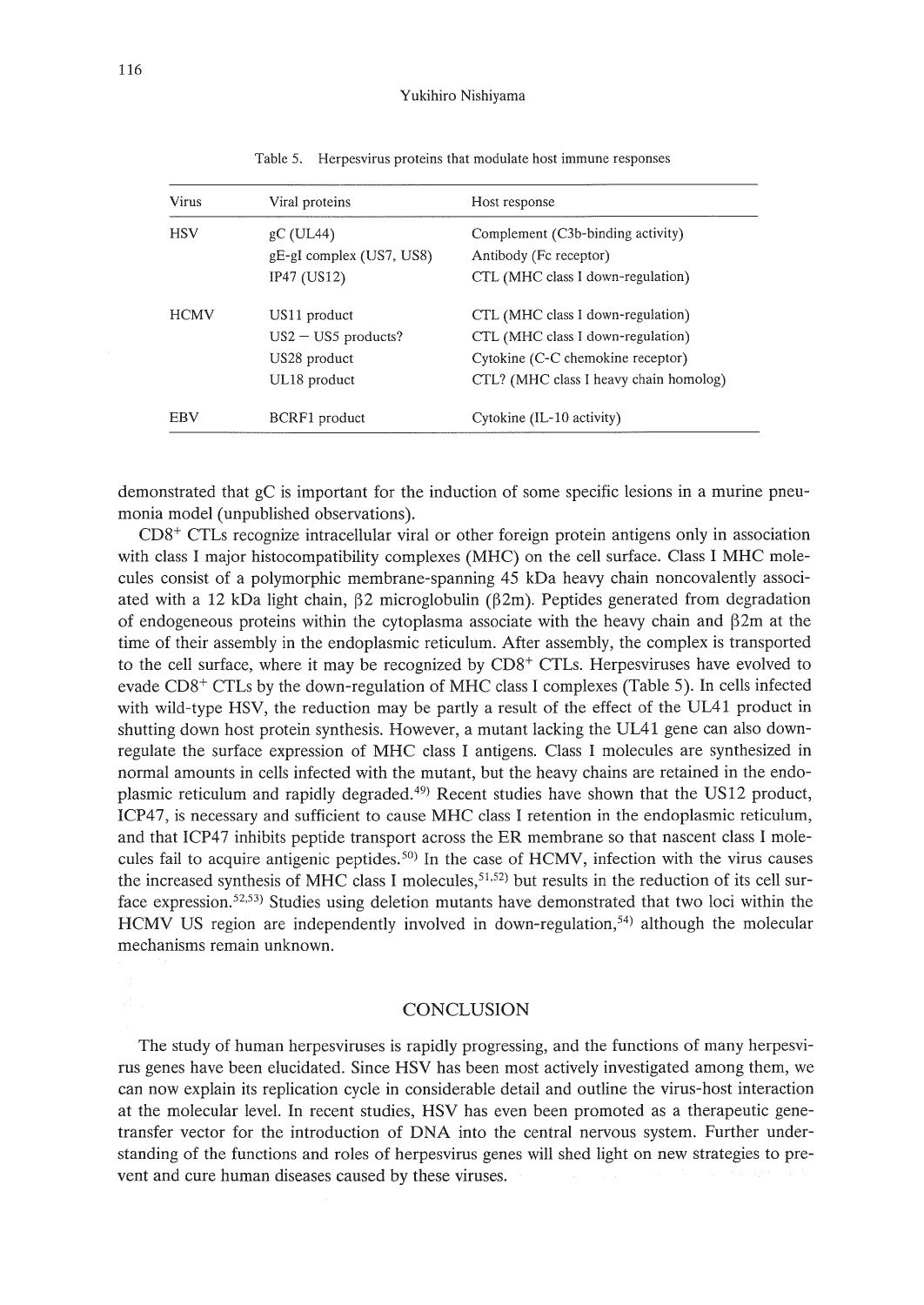## **REFERENCES**

- 1) McGeoch, D. J., Dalrymple, M. A., Davison, A. J., Dolan, A., Frame, M. C., McNab, D., Perry, L. J., Scott, 1. E. and Taylor, P.: The complete DNA sequence of the long unique region in the genome of herpes simplex virus type 1. J. *Gen. Virol.,* 69,1531-1574 (1988).
- 2) Roizman, B. and Sears, A. E.: Herpes simplex viruses and their replication. In *Fundamental Virology,* edited by fields, B.N. Knipe, D.M. and Howley, P.M.), pp.1043-1107 (1996), Lippincott-Raven Publishers, Philadelphia.
- 3) Nishiyama, Y.: Herpesvirus-induced enzymes and their inhibitors. *Virus,* 37, 55-70, (1987) (In Japanese).
- 4) Nishiyama, Y., Fujioka, H., Tsurumi, T., Maeno, K., Yoshida, S. and Shimokata, K: Effects of the epipodophillotoxin VP-16-213 on herpes simplex virus type 2 replication. J. *Gen. Viral.,* 68, 913-918 (1987).
- 5) Yamada, Y., Yamamoto, N., Maeno, K and Nishiyama, Y.: Role of DNA topoisomerase I in the replication of herpes simplex virus type 2. *Arch. Viral.,* 110, 121-127 (1990).
- 6) Nishiyama, Y., Suzuki, S., Yamauchi, M., Maeno, K. and Yoshida, S.: Characterization of an aphidicolinresistant mutant of herpes simplex virus type 2 which induces an altered viral DNA polymerase. *Virology,* 135,87-96 (1984).
- 7) Nishiyama, Y., Tsurumi, T., Aoki, H. and Maeno, K.: Identification of DNA polymerase(s) involved in the repair of viral and cellular DNA in herpes simplex virus type 2-infected cells. *Virology,* 129, 524-528 (1983).
- 8) Nishiyama, Y., Yoshida, S. and Maeno, K.: Involvement of DNA polymerase  $\alpha$  in host cell reactivation of UV-irradiated herpes simplex virus. J. *Viral.,* 49, 598-600 (1984).
- 9) Tsutsui, Y., Nishiyama, Y., Yoshida, S., Maeno, K and Hoshino, M.: Role of the nuclear matrix in the growth of herpes simplex virus type 2. *Arch. Viral.,* 77, 27-38 (1983).
- 10) Yamashita, K, Shimokata, K., Shimokata, K., Mizuno, T., Daikoku, T., Tsurumi, T. and Nishiyama, Y.: Calnexin acts as a molecular chaperone during the folding of glycoprotein B of human cytomegalovirus. J. *Viral.,* 70,2237-2246 (1996).
- 11) Nishiyama, Y. and Rapp, F.: Repair replication of viral and cellular DNA in herpes simplex virus type 2-infected human embryonic and xeroderma pigmentosum fibroblasts. *Virology,* 110,466-475 (1981).
- 12) Nishiyama, Y. and Rapp, F.: Enhanced capacity of DNA repair in human cytomegalovirus infected cells. J. *Virol.,* 38,164-172 (1981).
- 13) Nishiyama, Y., Aoki, H., Tsurumi, T. and Maeno, K: Lack of detectable DNA damage in cells productively infected with human cytomegalovirus. *Microbial. Immunol.,* 26,435-439 (1982).
- 14) Zhu, H., Shen, Y. and Shenk, T.: Human cytomegalovirus lEI and IE2 proteins block apoptosis. 1. *Viral.,* 69,7960-7970 (1995).
- 15) Nishiyama, Y. and Rapp, F.: Regulation of persistent infection with herpes simplex virus in vitro by hydrocortisone. J. *Viral.,* 31, 841-844 (1979).
- 16) Nishiyama, Y. and Rapp, F.: Latency in vitro using irradiated herpes simplex virus. J. *Gen. Viral., 52,* 113-119 (1981).
- 17) Wigdahl, B. L., Scheck, A. c., De Clerq, E. and Rapp, F.: High efficiency latency and activation of herpes simplex virus in human cells. *Science,* 217,1145-1146 (1982).
- 18) Lopez, c.: Natural resistance mechanisms in herpes simplex virus infections. In *The Herpes viruses,* edited by Roizman, B. and Lopez, C., eds, vol 4, pp.37-68 (1985), Plenum Press, New York.
- 19) Nishiyama, Y., Kimura, H. and Daikoku, T.: Complementary lethal invasion of the central nervous system by nonneuroinvasive herpes simplex virus types 1 and 2. J. *Virol.,* 65, 4520-4524 (1991).
- 20) Yamada, Y., Kimura, H., Morishima, T., Daikoku, T., Maeno, K. and Nishiyama, Y.: The pathogenicity of ribonucleotide reductase null mutants of herpes simplex virus type 1 in mice. J. *Infect. Dis.,* 164, 1091-1097 (1991).
- 21) Nishiyama, Y., Yamada, Y., Kurachi, R. and Daikoku, T.: Construction of a US3 lacZ insertion mutant of herpes simplex virus type 2 and characterization of its phenotype in vitro and in vivo. *Virology, 190,* 256-268 (1992).
- 22) Nishiyama, Y., Kurachi, R., Daikoku, T. and Umene, K.: The US9, 10, 11 and 12 genes of herpes simplex virus type 1 are of no importance for its neurovirulence and latency in mice *Virology,* 194,419-423 (1993).
- 23) Jiang, Y.-M., Daikoku, T., Yamamoto, M., Morishima, T. and Nishiyama, Y.: Growth and cytopathogenicity of herpes simplex virus in a macrophage cell line, RAW264: a good indicator of intraperitoneal pathogenicity. *Microbial. Immunol.,* 39, 905-909 (1995).
- 24) Nishiyama, Y.: Herpes simplex virus and its DNA polymerase. P. *N.* E., 30, 1081-1095, (1985) (In Japanese).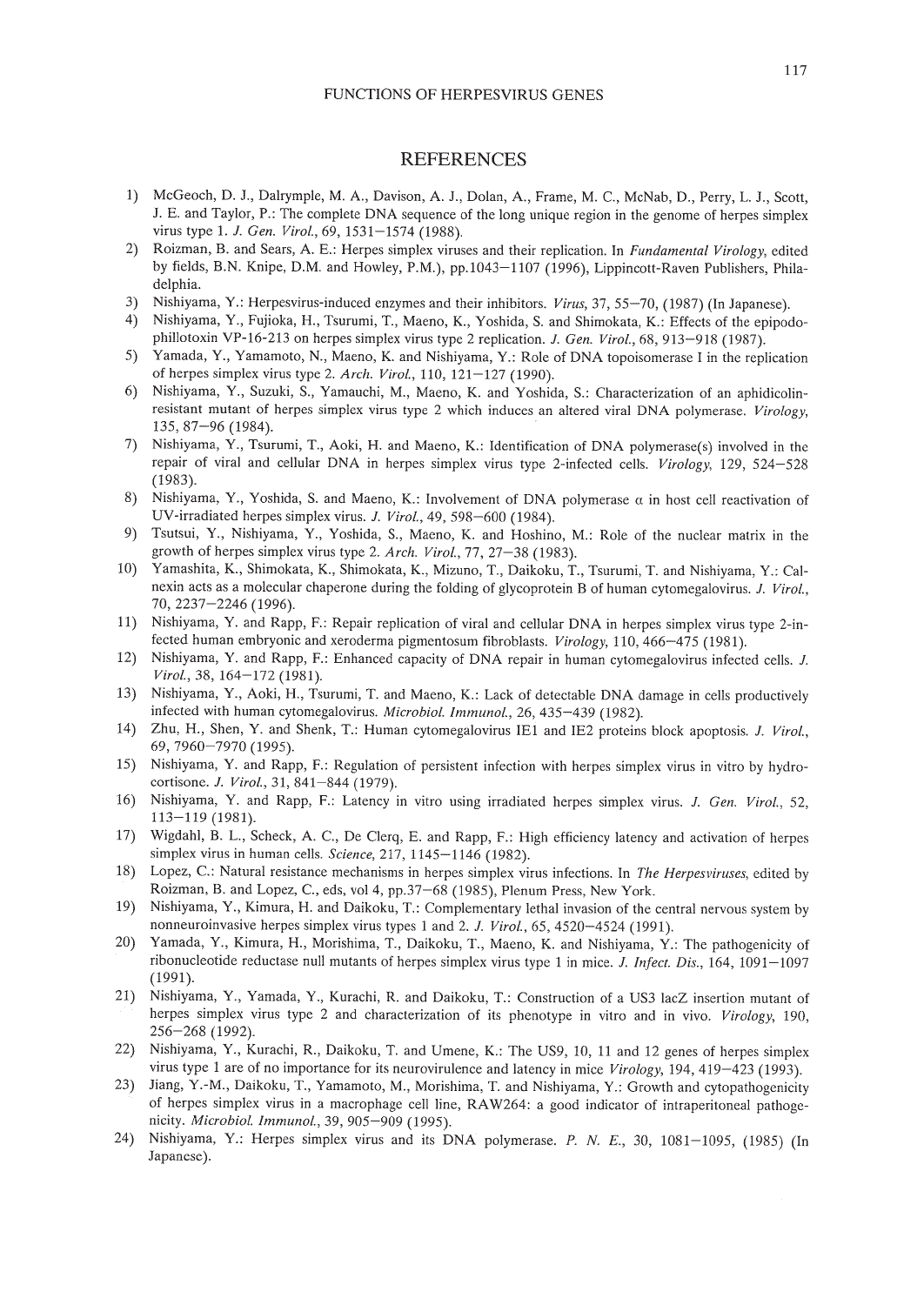- 25) Knopf, C. W. and Stick, R.: Herpes simplex virus type 1 DNA polymerase: eukaryotic model enzyme and principal target of antiviral therapy. In *Frontiers of Virology,* edited by Becker, Y. and Darai, G., vol. 3, pp.87-135 (1994), Springer-Verlag, Berlin.
- 26) Nishiyama, Y., Maeno, K. and Yoshida, S.: Characterization of human cytomegalovirus-induced DNA polymerase and the associated 3'-to-5' exonuclease. *Virology,* 124, 221-231 (1983).
- 27) Abbotts, 1., Nishiyama, Y, Yoshida, S. and Loeb, L. A.: On the fidelity of DNA replication: herpes DNA polymerase and its associated exonuclease. *Nucleic Acids Res.,* 15, 1185-1198 (1987).
- 28) Nishiyama, Y., Yoshida, S., Tsurumi, T., Yamamoto, N. and Maeno, K.: Drug-resistant mutants of herpes simplex virus type 2 with a mutator or antimutator phenotype. *Microbial. lrnrnunol.,* 29, 377-381 (1985).
- 29) Tsurumi, T., Maeno, K. and Nishiyama, Y.: Molecular cloning of herpes simplex virus type 2 DNA. J. *Biochern.,* 99, 981-984 (1986).
- 30) Tsurumi, T., Maeno, K. and Nishiyama, Y.: Nucleotide sequence of the DNA polymerase gene of herpes simplex virus type 2 and the comparison with HSV-1 counterpart. *Gene,* 52,129-137 (1987).
- 31) Tsurumi, T., Maeno, K. and Nishiyama, Y: A single-base change within the DNA polymerase locus of herpes simplex virus type 2 can confer resistance to aphidicolin. J. *Viral.,* 61, 388-394 (1987).
- 32) Marcy, A. I., Olivo, P. D., Challberg, M. D. and Coen, D. M.: Enzymatic activities of overexpressed herpes simplex virus DNA polymerase purified from recombinant baculovirus-infected insect cells. *Nucleic Acids Res.,* 18, 1207-1215 (1990).
- 33) Hernandez, T R. and Lehman, I. R: Functional interaction between the herpes simplex-1 DNA polymerase and UL42 protein. J. *BioI. Chern.,* 265, 11227-11232 (1990).
- 34) Tsurumi, T., Kobayashi, A., Tarnai, K., Daikoku, T., Kurachi, R. and Nishiyama, Y.: Functional expression and characterization of the Epstein-Barr virus DNA polymerase catalytic subunit. J. *Viral.,* 67, 4651-4658 (1993).
- 35) Tsurumi, T., Daikoku, T., Kurachi, R. and Nishiyama, Y.: Functional interaction between Epstein-Barr virus DNA polymerase catalytic subunit and its accessory subunit in vitro. *J. Virol.* 67, 7648-7653 (1993).
- 36) Tsurumi, T., Daikoku, T. and Nishiyama, Y: Further characterization of the interaction between Epstein-Barr virus DNA polymerase catalytic subunit and its accessory subunit with regard to the 3'-to-5' exonucleotic activity and stability of initiation complex at primer termini. J. *Viral.,* 68, 3354-3363 (1994).
- 37) Nishiyama, Y. and Rapp, F.: Anticellular effects of 9-(2-hydroxymethyl) guanine against herpes simplex virus-transformed cells. J. *Gen. Viral.,* 45, 227-230 (1979).
- 38) Rapp, F. and Nishiyama, Y.: Inhibition of herpes simplex virus type 2-induced biochemical transformation by interferon. J. *Viral.,* 33, 543-546 (1980).
- 39) Fyfe, J. A., Keller, P. M., Furman, P. A., Miller, R L. and Elion, G. 8.: Thymidine kinase from herpes simplex virus phosphorylates the new antiviral compound 9-(2-hydroxyethoxymethyl) guanine. J. *Bioi. Chern.,* 253,8721-8727(1978).
- 40) Tenser, R 8., Miller, R. L. and Rapp, F.: Trigeminal ganglion infection by thymidine kinase-negative mutants of herpes simplex virus. *Science,* 205, 915-917 (1979).
- 41) Conner, J., Marsden, H. S. and Clements, J. 8.: Ribonucleotide reductase of herpesviruses. *Rev. Med. Viral.,* 4,25-34 (1994).
- 42) Daikoku, T., Yamamoto. N., Maeno, K. and Nishiyama, Y: Role of viral ribonucleotide reductase in the increase of dTTP pool size in herpes simplex virus-infected cells. J. *Gen. Viral.,* 72, 1441-1444 (1991).
- 43) Daikoku, T., Yamashita, Y, Tsurumi, T., Maeno, K. and Nishiyama, Y: Purification and biochemical characterization of the protein kinase encoded by the US3 gene of herpes simplex virus type 2. *Virology, 197,* 685-694 (1993).
- 44) Kurachi, R., Daikoku, T., Tsurumi, T., Maeno, K., Nishiyama, Y and Kurata, T: The pathogenicity of a US3 protein kinase-deficient mutant of herpes simplex virus type 2 in mice. *Arch. Viral.,* 193, 259-273 (1993).
- 45) Yamamoto, M., Kurachi, R., Morishima, T, Kito, Z. and Nishiyama, Y.: Immunohistochemical studies on the transneuronall spread of virulent herpes simplex virus type 2 and its US3 protein kinase-deficient mutant after ocular inoculation. *Microbial. lrnrnunol.,* 40, 289-294 (1996).
- 46) Daikoku, T., Kurachi, R., Tsurumi, T. and Nishiyama, Y.: Identification of a target protein of US3 protein kinase of herpes simplex virus type 2. J. *Gen. Viral.,* 75, 2065-2068 (1994).
- 47) Daikoku, T., Yamashita, Y, Tsurumi, T. and Nishiyama, Y.: The US3 protein kinase of herpes simplex virus type 2 is associated with phosphorylation of the UL12 alkaline nuclease in vitro. *Arch. Viral.,* 140: 1637-1644 (1995).
- 48) Gooding, L. R.: Virus proteins that counteract host immune defenses. *Cell,* 71, 5-7 (1992).